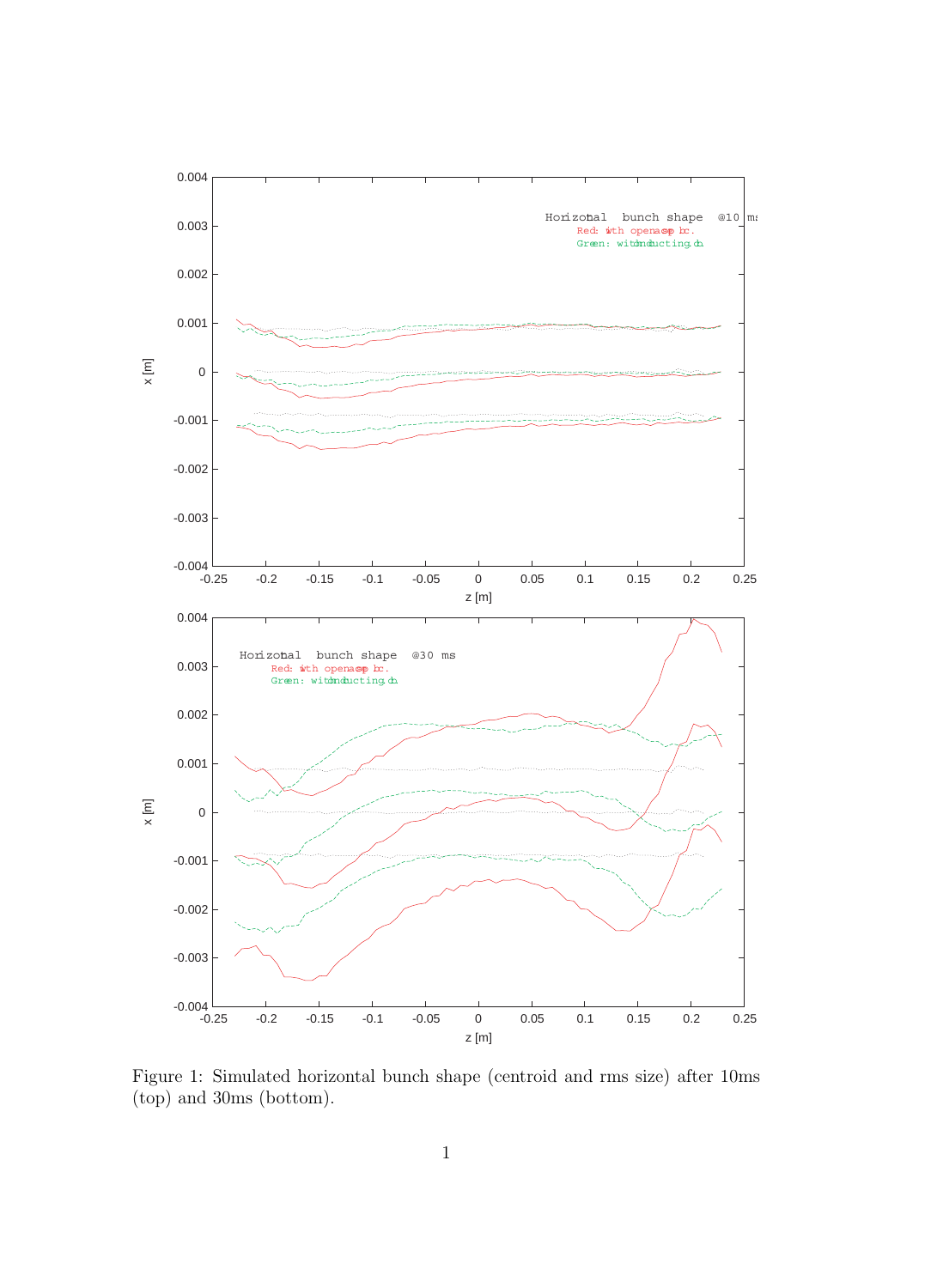

Figure 2: Simulated horizontal emittance growth (top) and centroid motion (bottom) vs. time.